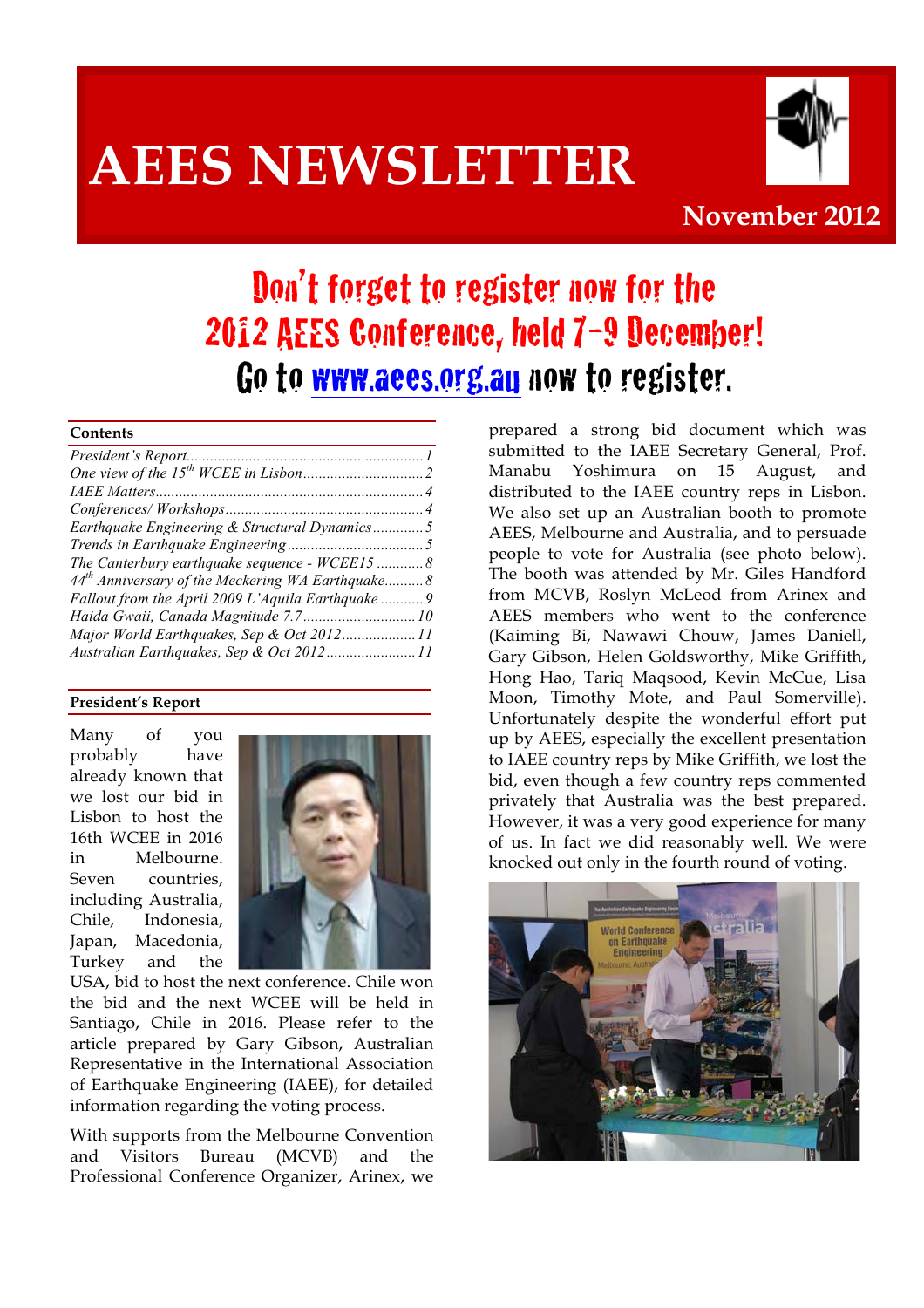I would like to thank all of those who contributed to this effort. In addition to those listed above, John Wilson and Nelson Lam served in the bid committee, Jackie Caldwell of Arinex initiated this idea with us, and Peter Clark and Karine Bulger of Arinex prepared the budget of hosting the conference. I would like to especially thank Mr. David McCarthy of MCVB, who coordinated the preparation of the bidding materials. Although our bid was not successful, AEES is now a lot more prominent in the world earthquake engineering community.



I would like to share with everybody the good news that Mike Griffith was elected to the Board of Directors of IAEE in Lisbon. This is a very well deserved recognition of Mike's continued excellent work and contributions to the earthquake engineering research. This is not only Mike's personal achievement, but also recognition of Australian's strength in earthquake engineering research and contribution to the worldwide community. His election into the IAEE Board of Directors will increase our representation in IAEE.

On 22nd October 2012, seven members of the Italian National Commission for the Forecast and Prevention of Major Risks in 2009 were convicted of manslaughter and each of them was sentenced to six years in jail for giving "incomplete, imprecise and contradictory" information on the dangers locals faced before the 2009 l'Aquila earthquake, which killed 309 people. The case of prosecuting and convicting the scientists has attracted significant attentions among earthquake engineering communities around the world. The IAEE executive has prepared a declaration regarding the conviction. AEES committee members had a thorough discussion and decided to endorse the declaration. Please visit the AEES webpage for

the IAEE declaration and statements prepared by Paul Somerville.

### The AEES annual conference is less than three weeks away.

Thanks to Sharon Anderson and Russell Cuthbertson, the planning for the conference is well underway. 49 papers have been submitted to the conference. Kevin McCue and Nelson Lam are coordinating the paper reviews. In this conference, we invited Prof. Ikuo Towhata from the University of Tokyo to give a keynote presentation on the Japan earthquake and tsunami in 2011; Associate Prof. Stefano Pampanin, President of NZSEE, to talk about the Christchurch Earthquake; Dr Aleksander J. Mendecki, Chairman & Head of Research of the Institute of Mine Seismology to present on mining induced seismicity and ground vibration; and Dr. William Twycross to reflect the life of his great uncle, Prof. John Milne. I am sure it will be an exciting conference as usual. I am looking forward to meeting many of you at Twee Heads in December.

Bill Boyce, an ex-President of AEES, contacted me regarding the possibility of offering scholarships to encourage and support students to present papers in the annual AEES conferences. After discussions among the AEES committee members and the past presidents Mike Griffith and John Wilson, we decided to put aside a total of \$1500 each year to support students attending AEES conference and presenting papers. Each student could receive up to \$500. This year 6 students have applied for support. We will waive the registration fees for all 6 of them.

Hong Hao

President AEES





More than 3100 delegates descended on Lisbon over the weekend of 22-23 September to participate in the 15th World Conference on Earthquake Engineering for the following 5 days.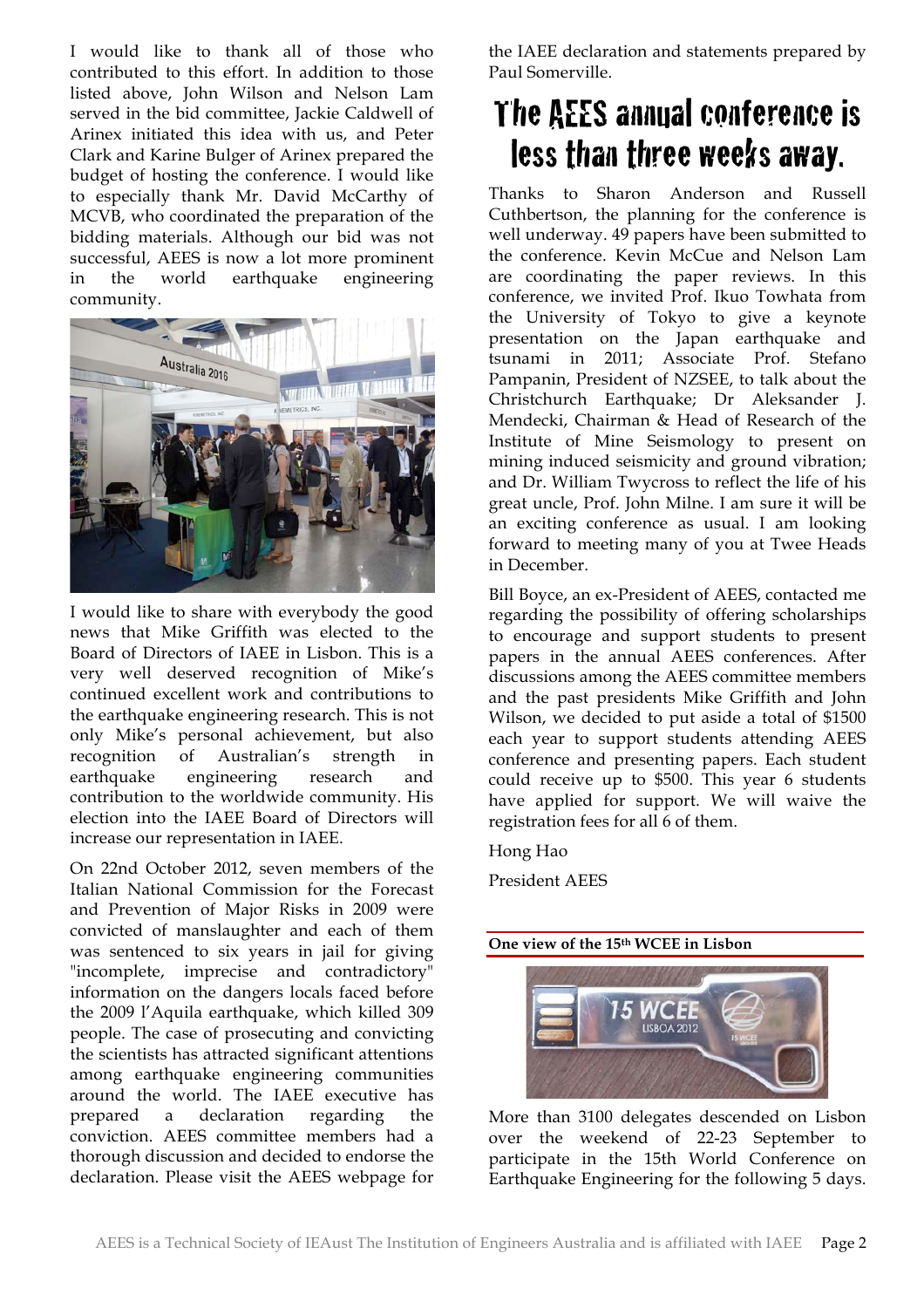The venue was a modern conference centre on the banks of the wide Rio Tejo and almost underneath a massive steel double-decker suspension bridge, a look-alike of the Golden Gate bridge in San Francisco (same design engineering company).

Professors Polat Gülkan, President of IAEE (top) and Carlos Sousa Oliveria, President of the 15th WCEE opened the conference on Monday morning and then we were introduced to Fado, a wonderful Portuguese performance of emotional 'folk music' by a lone female singer and accompanying guitarists (bottom).

The many themes of earthquake engineering were addressed in 16 parallel sessions with 2 keynote lectures each day, and oral and poster sessions. The organisers introduced e-posters which are here to stay and will probably replace normal posters at future conferences. At the end of the normal sessions, if you weren't already brain-dead, there were special sessions to

learn even more, topics included the Global Earthquake Model, Seismic retrofit of Masonry Structures and the Tohoku Earthquake. Surprisingly there was very little discussion during the conference of the 1755 earthquake and tsunami that

devastated Lisbon and caused widespread damage in North Africa and SW Europe.

More than 40 exhibitors, including the Melbourne Convention Centre, manned booths to advertise their products or lobby for votes to host the 16th WCEE in 2016. The IAEE held its four-yearly meeting to review the last 4 years, elect a new committee and choose the venue for the 16th WCEE (see report by Gary Gibson).

Obviously it is impossible to do more than get a feel for progress in the fields of earthquake engineering, meet as many like minds as possible, catch up with old colleagues and fellow former students, then go home and digest the proceedings, now mercifully distributed on a tiny portable hard drive. Proceedings of past WCEEs have been digitised and are now available on the IAEE website.

A large percentage of the participants were students (~40%) and a majority were Hispanic

language speakers though English was the conference language.

The AEES - Melbourne Convention Centre desk was centrally placed and became a great meeting point, members taking it in turns to man the desk, hand out how-to-vote material and discuss progress in earthquake engineering with delegates from all over the world. AEES members who travelled to Lisbon, led by President Hong Hao included Mike Griffith (AEES2016 bid presenter), Gary Gibson (IAEE rep), Helen Goldsworthy, Paul Somerville, Kaiming Bi, James Daniell, Lisa Moon, Nawawi Chouw, Timothy Mote, Tariq Maqsood and Kevin McCue. There were more delegates from New Zealand including the President Stefano Pampanin and past-President Graeme Beattie but disappointingly few, if any, from the Southwest

Pacific. Christchurch was the topic of several papers.

A welcome reception was held on the Monday evening in the Exhibitor Hall. On Thursday evening delegates and their accompanying partners walked 10 minutes along the banks of the Rio Tejo towards Belem for

the conference dinner, held in a long narrow building originally used for rope-making by the Portuguese navy. Fortunately the rain held off until after the dinner which was short on speeches and punctuated by superb renditions from well-known Portuguese operatic singers.

We all came away enriched in more ways than one, the justly famous Portuguese tarts adding kilos to our take home baggage. It was a huge undertaking for our Portuguese colleagues and we thank them deeply for their very worthwhile efforts. We have 4 years to think about the next WCEE, prepare papers and perhaps take another tilt at hosting a future WCEE.

#### Kevin McCue





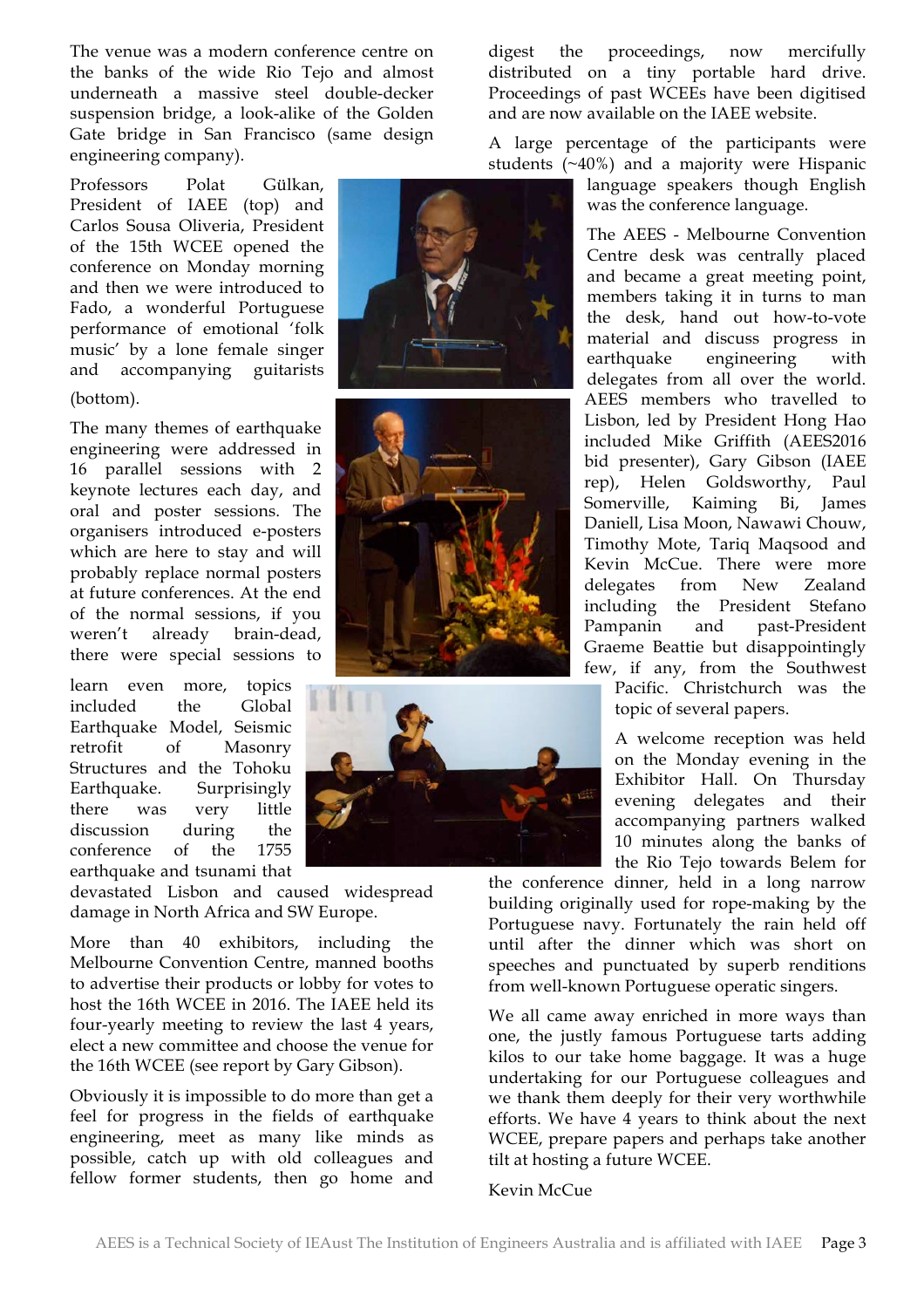#### **IAEE Matters**

Congratulations to Professor Michael Griffith who was elected a member of the Board of Directors of IAEE at the recent WCEE in Lisbon.

Report on the IAEE Meeting, Lisbon, 27 September 2012 - Gary Gibson, National Delegate

The main role of the International Association of Earthquake Engineering (IAEE) is to hold the World Conference on Earthquake Engineering. This occurs every four years, and covers all aspects of earthquake engineering. IAEE also publishes the journal "Earthquake Engineering & Structural Dynamics".

The 15th WCEE was held in Lisbon, Portugal, from 24 to 28 September 2012, and included the 2012 General Assembly of National Delegates on 27 September. National delegates from 38 countries attended the day long meeting, plus support staff from the IAEE Central Office in Japan.

During the morning the committee received reports from the President (Dr Polat Gülkan), General Secretary (Manabu Yoshimura) and others on a range of administrative matters.

One of the major achievements reported was the conversion of all past WCEE proceedings to electronic versions. The WCEE proceedings are an invaluable guide to developments in all aspects of earthquake engineering. They were originally published in book form, with up to 11 volumes requiring up to 450 mm of shelf space. From the 11th WCEE during 1996 in Acapulco, Mexico, the proceedings have been published on CD or DVD.

After a great deal of work by Sudhir K. Jain and the National Information Centre of Earthquake Engineering (NICEE, www.nicee.org, hosted at the Indian Institute of Technology Kanpur), PDF copies of all papers from the first 14 world conferences are available on their web site (www.nicee.org/wcee). The 15 WCEE papers will be added in the near future. Keyword searches cover all 14 conferences.

The Accounting and Budget Plan showed that despite the size and cost of running the WCEE, plus costs of the other activities of IAEE, the average annual budget is about US\$20,000. There is a heavy reliance on voluntary support.

There was discussion regarding the advantages and disadvantages of IAEE joining the International Council for Science (ICSU, with the name being changed from the International Council of Scientific Unions during 1998, but retaining the existing acronym). Other members of ICSU with connections to earthquakes include the International Union of Geodesy and Geophysics (IUGG) and the International Union of Geological Sciences (IUGS).

This was followed by elections of new Officers and Directors. Sudhir K. Jain (India) was selected as President-elect, and Masayoshi Nakashima (Japan) as Executive Vice President. Among the eight Directors selected were Prof Mike Griffith (Adelaide University) and Andrew Charleson (New Zealand).

During the afternoon the proceedings were dominated by the selection of the venue for the 16th WCEE. The committee viewed presentations from an unprecedented number of seven countries (Australia, Chile, Indonesia, Japan, Macedonia, Turkey and USA). All presentations were innovative and attractive, with a range of emphasis from attractions of the region, facilties for the conference, to interesting changes in the way technical content would be included. The 38 national delegates each had one vote for one venue, and the after each vote the lowest scoring venue was eliminated, resulting in six separate votes before Santiago in Chile remained as the venue for 2016.

#### **Conferences/ Workshops**

**29 Nov 2012** Earthquake Loading (Actions) Workshop To AS1170 Part 4. Melbourne Vic, Hotel Grand Chancellor. Speakers Paul Uno and Professor John Wilson info@seminarservices.com.au

**26- 28 April 2013.** The NZSEE 2013 Conference will be held in Wellington at the Michael Fowler Centre.

Theme: *Same Risks – New Realities*

Abstract submission deadline – Monday 26th November 2012 - Submissions can be made online via the conference website www.confer.co.nz/nzsee.

#### **20 - 23 November 2013** the 19th NZGS Symposium "Hanging by a Thread – Lifelines, Infrastructure and Natural Disasters". Queenstown, New Zealand.

http://www.nzgs13.co.nz/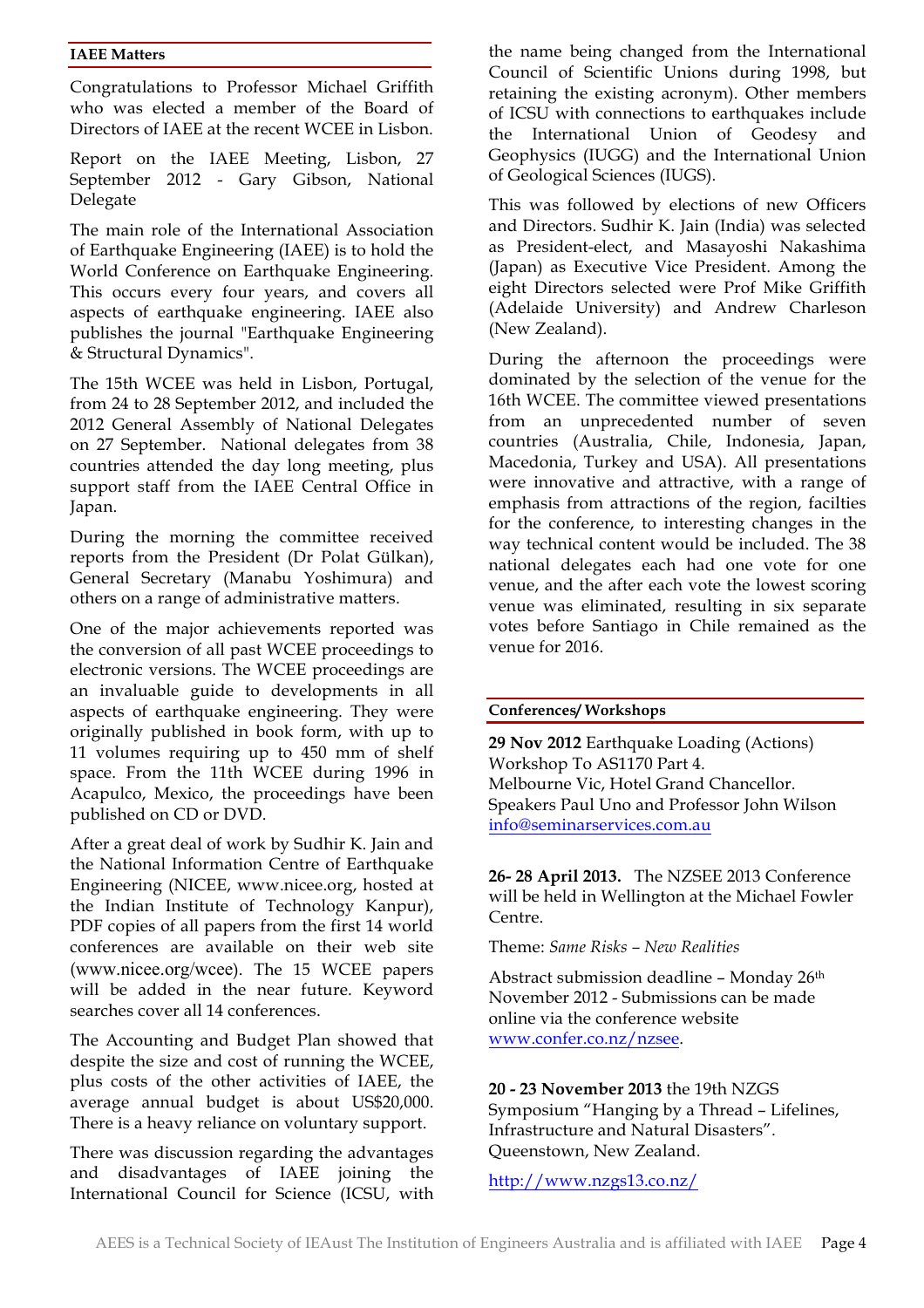#### **Earthquake Engineering & Structural Dynamics**



December 2012

Volume 41, Issue 15

Pages 2125–2357

Edited by: Anil K. Chopra, Peter Fajfar, Masayoshi Nakashima

Earthquake Engineering & Structural Dynamics leads the way in the field of earthquake engineering, publishing high quality research which is well cited as well as being endorsed by the International Association for Earthquake Engineering. For more information and to receive the latest (real time) updates, please visit John Wiley & Sons Publishing.

#### **Contents:**

- *Conditional simulation of spatially variable seismic ground motions based on evolutionary spectra (pages 2125–2139) L. Hu, Y. L. Xu and Y. Zheng*
- *Probabilistic seismic hazard analysis for spatially distributed infrastructure (pages 2141–2158) Yeliang Han and Rachel A. Davidson*
- *Estimation of monotonic behavior of reinforced concrete columns considering shear-flexure-axial load interaction (pages 2159–2175) M. S. Lodhi and H. Sezen*
- *The interaction of elasticity and rocking in flexible structures allowed to uplift (pages 2177– 2194) Sinan Acikgoz and Matthew J. DeJong*
- *The cause of unproportionately large higher mode contributions in the inelastic seismic responses of high-rise core-wall buildings (pages 2195–2214) A. Munir and P. Warnitchai*
- *Modeling cyclic loading behavior of jointed precast concrete connections including effects of friction, tendon yielding and dampers (pages 2215–2233) Geoffrey W. Rodgers, John B. Mander and J. Geoffrey Chase*
- *Subspace system identification of support-excited structures—part I: theory and black-box system identification (pages 2235–2251) Junhee Kim and Jerome P. Lynch*
- *Subspace system identification of support excited structures—part II: gray-box interpretations and damage detection (pages 2253–2271) Junhee Kim and Jerome P. Lynch*
- *Acceptance limits for performance-based seismic design of RC walls for low-rise housing (pages*

*2273–2288) Julian Carrillo and Sergio M. Alcocer* 

- *Optimized earthquake response of multi-storey buildings with seismic isolation at various elevations (pages 2289–2310) Dimos C. Charmpis, Petros Komodromos and Marios C. Phocas*
- *Effects of aftershocks on peak ductility demand due to strong ground motion records from shallow crustal earthquakes (pages 2311–2330) Katsuichiro Goda and Colin A. Taylor*
- *Model-based predicting and correcting algorithms for substructure online hybrid tests (pages 2331– 2349) Tao Wang, Chun Cheng and Xun Guo*
- *Short Communication*
- *Inelastic displacement ratio of near-source pulselike ground motions (pages 2351–2357) Iunio Iervolino, Eugenio Chioccarelli and Georgios Baltzopoulos*

#### **Trends in Earthquake Engineering**

#### *Short Report from the WCEE15 in Lisbon September 24th to 28th, 2012*

This was the first time I had attended the World Conference on Earthquake Engineering. At first I was overwhelmed by the sheer numbers of attendees (about 3500 delegates), with specialisations in so many different areas. These were broken down by the conference organisers into the following categories: Assessment and Retrofitting of Existing Structures, Design of New Structures, Engineering Seismology, Geotechnical Earthquake Engineering, Infrastructure and Lifeline Systems, and Preparedness and Emergency Management of Large Earthquakes.

It was difficult to choose which presentations to attend, since there were 16 parallel sessions in total. Given that each speaker in these sessions had only 10 minutes to give their presentation, it was only possible to absorb the essence of their research, not the details. After several days, having given a presentation, and having had one of my students give a poster, I decided that the posters and e-posters were better value provided that the researcher was present to discuss the project in more depth. However, from the presentations, posters and e-posters I was unable to determine a general trend in thinking within the earthquake engineering community, although I did notice quite a few references to displacement-based design and/or assessment. There were some clever ideas; I was particularly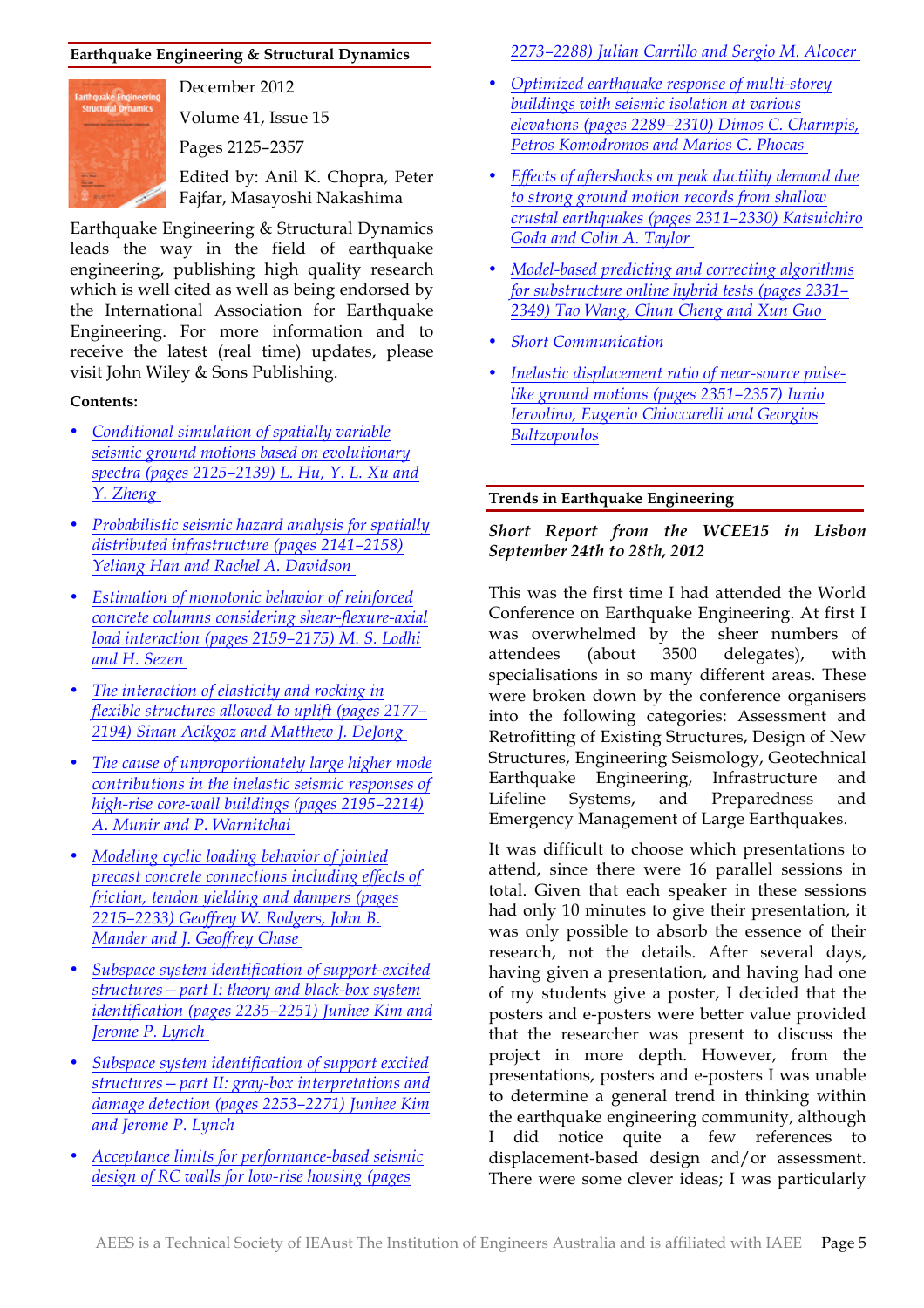impressed with the various rocking systems that have been proposed and the tests that have been carried out on those. They often include simple ways of creating extra damping in the system, items that could be replaced after a major event without much trouble or expense.

It was in the keynote presentations that some discernible trends in thinking could be established. There were 17 keynotes, of which I will briefly discuss 6; those by Stefano Pampanin (University of Canterbury), Gail Atkinson (University of Western Ontario), G.M. Calvi (IUSS, Pavia), Sudhir Jain (IIT Gandhinagar), M.C. Comerio (University of California, Berkeley) and Mario Dolce (Italian Civil Protection Department, Rome). The others were by Ashtiany, Baitao, Cardona, Carvallo, Gazetas, Gulkan and Reitherman, Hayashi, Jordan, Okal, Orduz, and O'Rourke.

Mary Comerio, in her keynote on "Resilience, Recovery and Community Renewal", analysed the results of studies into the effectiveness of different recovery programs that have been adopted after major earthquake events. The careful study of the effectiveness of recovery programs, policies and interventions in China, Italy, Haiti, Chile, New Zealand and Japan have led her to conclude that "the capacity for renewal, reorganisation and development are critical for going beyond recovery to community resilience". According to Mary "It is important to get beyond the engineering metrics (buildings replaced, money spent and rubble removed) and use social metrics for resilience and recovery". In her paper she quotes from the psychiatrist Dr. Craig Van Dyke, who writes:"...the grief literature describes the endpoint of successful mourning as a point when the individual is capable of making new emotional investments in the future. It is not defined by happiness or even well being. Rather it is an acknowledgement that one is forever changed, but it is time to get on with life and make new investments and not have one's personal development permanently arrested." Mary thinks that "similarly, we can measure disaster recovery through understanding whether programs for physical reconstruction will enhance community resilience, develop community engagement, and lead to optimism about the future for those who suffered losses."

Public sector actions that limit future risk are said, in Mary Comerio's paper, to be essential to enable a community to develop true resilience

after a disaster. In Stefano Pampanin's keynote on "Reality-check and Renewed challenges in Earthquake Engineering: Implementing Lowdamage Structural Systems - from theory to practice", he suggests a radical change in fundamental seismic design philosophy and advocates that this be built into Building Acts and design codes. He issues a wake-up call to the international community based on his observations of the aftermath of the Christchurch earthquakes in 2010 and 2011, noting that a high number of modern multistorey reinforced concrete buildings have had to be demolished. These buildings were designed in accordance with traditional philosophies using the basic principles of capacity design, and they performed largely as intended under the very rare earthquake experienced in Christchurch on February 22nd, 2011. Although the plastic hinge regions in these buildings performed their required function, that of acting as fuses within the ductile side-sway mechanisms, the extent of structural damage that rendered the buildings unusable after the earthquake, highlights the weakness of the traditional design philosophy which is mainly focused on collapse prevention and life-safety, and does not embrace a damagecontrol objective. Stefano is concerned about the mismatch between "societal expectations and the reality of engineered building's seismic performance." He would like to raise the bar in the targeted performance objectives corresponding to a rare or very rare earthquake level from Life Safety or Collapse Prevention to a "more appropriate and needed" Damage Control objective. Technologies developed in New Zealand and elsewhere that strive to achieve this goal are summarised in Stefano's paper. If this radical change in design philosophy is to be adopted worldwide, then the Holy Grail of earthquake resistant design will become that of developing building systems, including both the structure, the foundation and the non-structural components, that are capable of withstanding a severe earthquake virtually unscathed. This would be made even holier if there were a further aim to ensure that this type of construction was not significantly more expensive than those constructed within the current design paradigm.

The problems faced in a developed country such as New Zealand in establishing a new way forward were shown by another keynote speaker, Sudhir Jain, to be very different to those in developing countries such as India. Sudhir gave a sobering presentation on "The Road to Seismic Safety with Particular Reference to the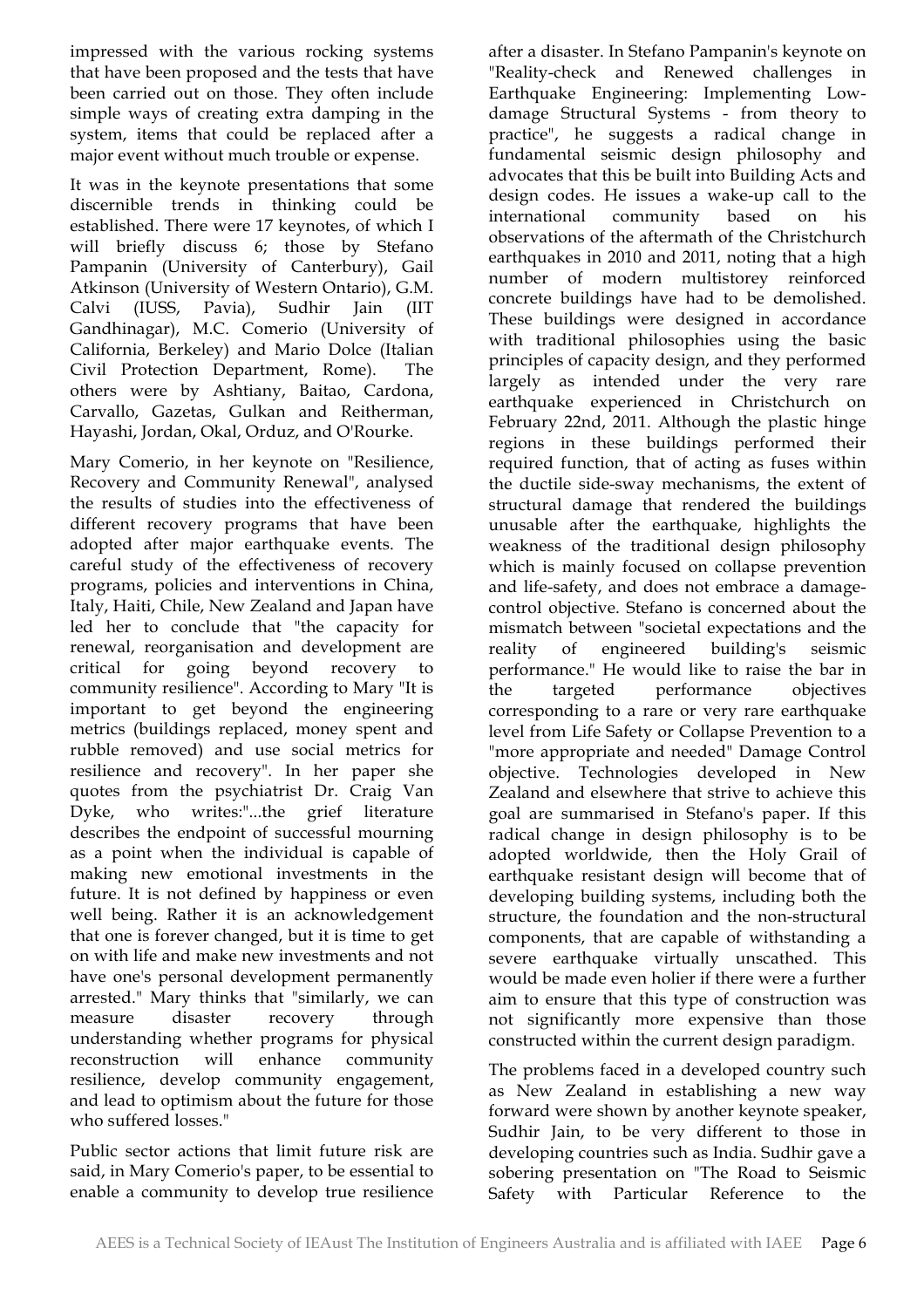Developing Countries" in which he lamented the huge number of fatalities and economic losses caused by earthquakes in developing countries, where they often lack a systematic approach to the construction of a safe building. He emphasised the importance of changing the mindset of engineers and others in the building industry; he urged them to go beyond the narrow focus on what he called "earthquake engineering" (research activities, reports, microzonation, maps and codes) and to ensure that suitable buildings are ACTUALLY BEING CONSTRUCTED. "Non-engineered construction" and buildings that are not safe and do not comply with codes, despite having been constructed under engineering supervision, are identified by Sudhir as presenting the biggest problems. He lists the key actions for moving a developing country towards seismic safety as follows:

- Community awareness about earthquake problem and its implications.
- Legal framework that identifies responsibilities and liabilities of different players in the construction industry towards safe constructions.
- Technical competence of engineers and concerned with the mechanism.
- Professional ambience (regulation to ensure competence and ethics amongst the professionals).
- Enforcement of codal provisions by local jurisdictions.
- Appropriate housing typologies (which are inherently better for seismic performance).
- A vigorous research and development initiative towards engineering of safe constructions.

The keynote by Calvi on " Alternative Choices and Criteria for Seismic Strengthening" and that by Dolce on " The Italian National Seismic Prevention Program" are related in that Calvi discusses "structure driven" strengthening criteria based on a logical use of resources and Dolce outlines a seismic retrofitting program that was instigated at a cost of one billion euros over 7 years after the L'Aquila earthquake. Dolce states that this amount is only a small fraction of what is actually needed. In this Italian initiative, actions are being taken primarily in areas of high hazard and high risk since the focus is on the prevention of the loss of human life. Calvi remarks that "Resources

are actually the absent guest in all tables where the issue is to define the safety level to be met when design and constructing new structures, and much more so when the issue is reducing vulnerability in existing constructions." He not only considers that there is a need for prioritization schemes in which the achievement of a given performance level within a certain time period is consistent with the available resources, but also emphasises the cost differential between different strengthening schemes for a given structure that are designed to achieve the same risk rating.

Gail Atkinson's keynote on "Integrating Advances in Ground-Motion and Seismic-Hazard Analyses" was the only one that I attended that was given by a seismologist. She explained the need to "deaggregate" the UHS (Uniform Hazard Spectrum) obtained from a Probabilistic Seismic Hazard Analyses (PSHA) in order to determine the magnitude-distance combinations that contribute most strongly to hazard, with the ultimate aim being the specification of suitable acceleration time histories for structural analyses. Gail gave an overview of the Monte Carlo approach to the PSHA and of developments in ground motion characterisation. She mooted the idea of "eliminating the need for GMPEs (Ground Motion Predition Equations) by using a Monte Carlo approach to PSHA in combination with catalogues of real and simulated time histories." Rather than using deaggregation she would rather "draw or simulate records for the events directly." The question is, will this be the way of the future?

My world conference ended in a small restaurant in the Alfama district with its winding narrow streets and old buildings, one of the few districts that was not destroyed in the Lisbon earthquake of 1755. With a group of conference friends we enjoyed the ambience, and the melancholic laments of several Fado singers accompanied by a Portuguese guitar trio, the music of unrequited love, poetry and fate.

Helen Goldsworthy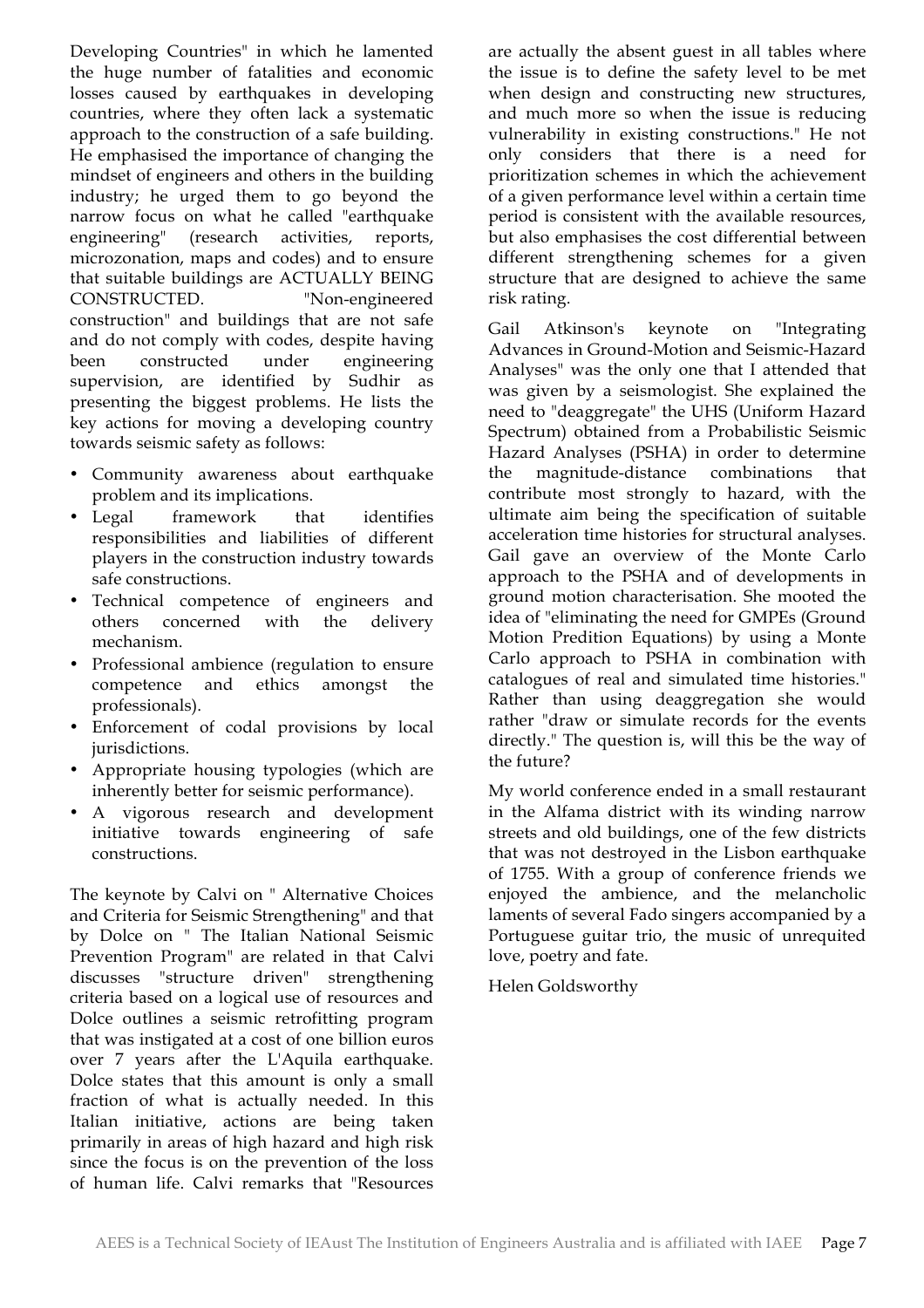#### **The Canterbury earthquake sequence - WCEE15**

This is a summary of the special session on the Canterbury Earthquake Sequence that was convened by Andrew King of GNS Science and moderated by Gregory McRae of the University of Canterbury. It provides a remarkably broad and comprehensive view of a disaster whose scope was almost unimaginable before the event, in a country that justifiably thought that it was fairly well prepared for earthquakes. It is taken from the summary of the session provided in the 15WCEE Programme.

Extensive damage to a modern western city is rare. An aftershock sequence more damaging than the main shock is unusual. A geographical setting where shaking damage is exceeded by damage from ground deformation is rare. The extent of insurance penetration in New Zealand is unequalled anywhere. Christchurch combines these rare characteristics and this special session provided a forum wherein the combination of these individually rare events come together to provide a unique insight of how a modern western city responds to an ongoing sequence of earthquake attacks. Topic areas discussed were:

Seismicity (the aftershock sequence): the unique tectonic setting the generated so many damaging aftershocks, the high stress drop, shallow focal depth and positive directivity have resulted in near field accelerations  $(H=1.8g, V=2.2g)$  much greater than expected for these magnitude events. The short and longterm risk implications of this were discussed.

Geotechnical (liquefaction, rockfall & slope failure): Severe widespread liquefaction occurred over much of the eastern half of the city 120,000 houses being affected, some on 5 occasions during the sequence. Locating and quantifying the severity and near-surface properties responsible has been challenging but essential in establishing the appropriate rebuild (or retreat) options. In the Port Hills just south of Christchurch, slope failure and boulder rockfall resulted in a risk-based land-use planning controls for rebuild in high hazard areas.

Buildings (safety evaluation & repairability): Damage to residential, commercial/industrial & heritage buildings was widespread, either from earthquake induced shaking or ground/foundation deformation or both. All 12500 commercial buildings in the city require Detailed Engineering Evaluations to evaluate their residual capacity. 95% of the 150,000 residential properties are covered by insurance with over 350,000 claims lodged. These will combine to provide an extensive dataset of both damage and repair costs

Infrastructure (Buried networks): In liquefaction zones, buried networks such as water, waste water and electricity were badly damaged often on more than one occasion. Permanent repairs may require a complete change in design philosophy. This and the unique contracting framework being used for the reinstatement process were discussed.

Loss projections (insurance and risk transfer): The extraordinarily high level of insurance penetration in New Zealand resultedin unique damage, repair and loss datasets being formulated which are expected to rewrite existing building vulnerability functions.

Response (Socio-economic implications): The community impact of the Emergency Declaration, the complete (and ongoing) closure of the CBD and the decisions to retreat from high-risk areas were discussed.

Andrew King

#### **44th Anniversary of the Meckering WA Earthquake**

As I was compiling this Newsletter this important anniversary on 14th October passed without mention in the media. Hard to believe it was so long ago that this earthquake flattened the wheatbelt town of Meckering and caused considerable damage in Perth without causing fatalities.

At magnitude 6.8, this was nearly 0.5 of a magnitude unit greater than the destructive Christchurch NZ earthquake of February 2011.

A 35km long fault ruptured to the surface and in the process cut off the main east-west railway line and main highway and fractured the mains water pipe between Mundaring and Kalgoorlie.

The resulting damage led to Australia's first earthquake code AS2121-1979 and ultimately to the formation of the Australian Earthquake Engineering Society.

Aftershocks are still happening at Meckering, a magnitude 2 micro-earthquake occurred there on 8th September 2012, very close to the surface rupture.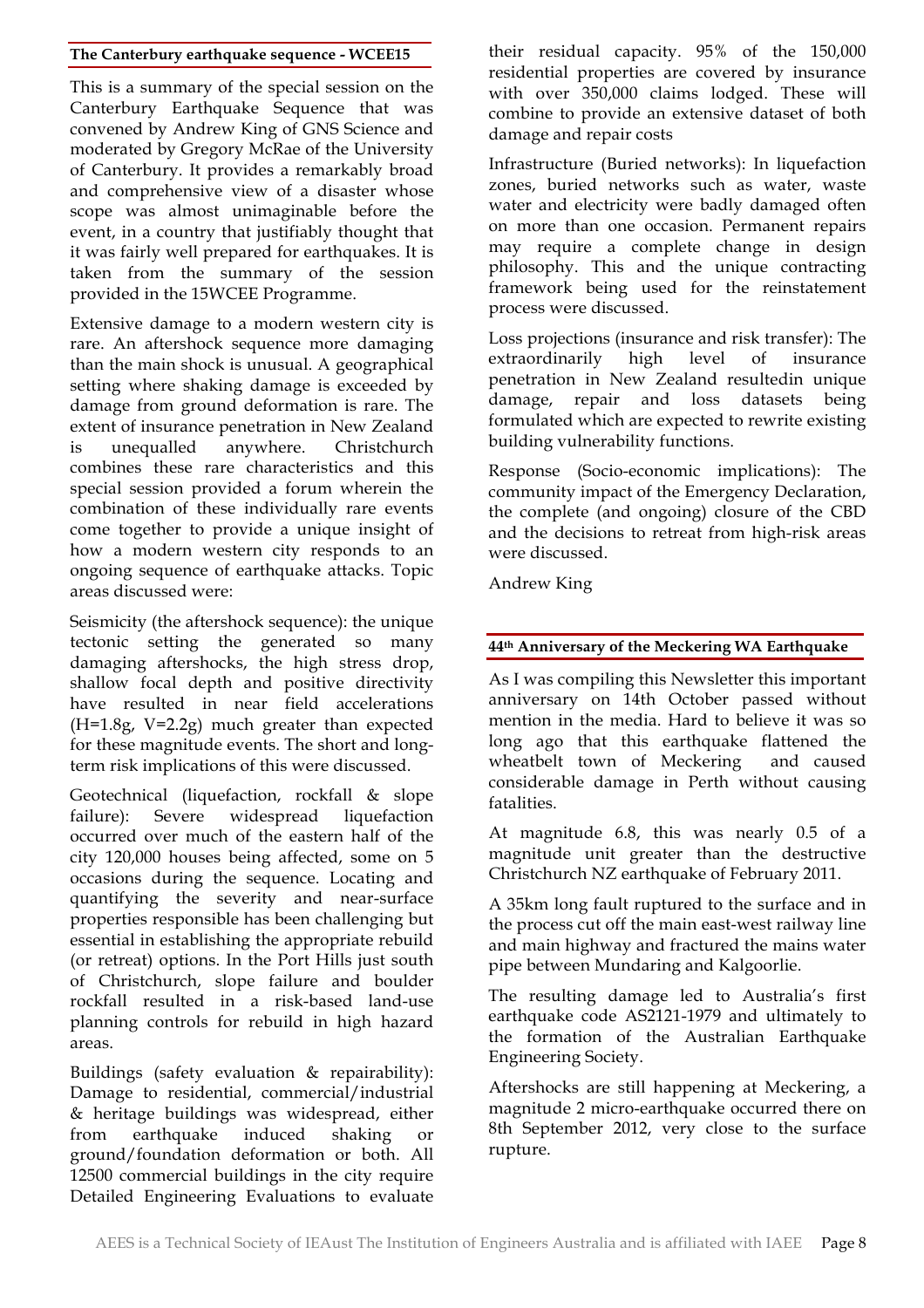#### **Fallout from the April 2009 L'Aquila Earthquake**

Six scientists/engineers and one government official have been sentenced to six years in prison for manslaughter, for making "falsely reassuring" comments before and after a meeting of the National Commission for the Prediction and Prevention of Major Risks held at L'Aquila a week before the earthquake.

But the scientists/engineers were not at the media conferences that preceded or followed the meeting, only the deputy civil protection chief who organised the meeting.

The meeting lasted one hour and its minutes show that Boschi said: "It is unlikely that an earthquake like the one in 1703 could occur in the short term, but the possibility cannot be totally excluded." Eva said that "in the seismically active area of L'Aquila, it is not possible to affirm that earthquakes will not occur," and Selvaggi pointed out that "although some recent earthquakes have been preceded by small shocks, it is also true that many recent sequences have not led to a strong earthquake."

According to Max Wyss, "at issue was the question of the possibility that the ongoing earthquake swarm of many hundred small events near L'Aquila could escalate into a main shock large enough to cause buildings to collapse; the three seismologists were the relevant experts. They are the ones who have spent their careers learning as much as possible about the earthquake hazard in their country. It is certain that they were aware of the scientific publications that estimated that the probability of a larger, damaging shock to follow an earthquake swarm or an aftershock sequence is in the range 2 to 5%"

It is often reported in the media that, "in L'Aquila after a swarm of tremors some residents would leave their houses and sleep in their cars, to avoid the danger of collapsing buildings. However on this occasion comments by the authorities prompted some of those people to change their usual response and stay inside."

Professor Paul Somerville put it this way: "On April 6, 2009, a magnitude 6.3 earthquake killed 309 people in the Italian city of L'Aquila, following an earthquake swarm that had produced earthquakes daily for four months. The case against the scientists was initially understood as relating to their failure to predict the earthquake (an error of omission), but is now focused on their having provided "incomplete, imprecise and contradictory information" about earthquake risk (an error of commission).

Specifically, the local government's prosecution argument is that the reassuring information the scientists provided at a meeting held one week before the earthquake, to the effect that a major earthquake was not imminent, inhibited the citizens from taking precautions that would have saved lives, especially as two large foreshocks occurred the day before the early morning mainshock.

It appears that the government's objective in holding the meeting was to debunk unreliable but alarming earthquake predictions that were being made by L'Aquila resident Giampaolo Giuliani, who is not a seismologist, and that the scientists were distracted in this direction instead of focusing on information about earthquake risk that the citizens needed…"

"However, probabilistic forecasting has very low absolute probabilities, even when the increase in probability is high. For example, Italian seismologists estimated that the probability of a large earthquake in the next three days increased from 1 in 200,000 before the earthquake swarm began to 1 in 1,000 following the two large foreshocks of L'Aquila earthquake…"

"As pointed out by Professor Thomas Jordan in a recent Science article (12 October 2012), the best way to avoid such problems in the future is to clearly delineate the role of the scientists and that of authorities responsible for civil protection. Experts should provide carefully constructed probabilistic statements regarding the risk, which decision-makers would then use to choose the best course of action.

Ironically, the conviction of the scientists is likely to imperil the very need that this incident has highlighted: for open and clear communication between the scientists and the public. In a further irony, no action has yet been taken against the engineers who designed modern buildings that collapsed and caused fatalities, or the government officials who were responsible for enforcing building code compliance. It has occurred to some observers that the local government officials may be scapegoating the scientists to avoid prosecution themselves."

*http://www.earthmagazine.org/article/voices-judged-unfairlylaquila-roles-and-responsibilities-should-have-been-considered*

*http://www.smc.org.au/2012/10/rapid-reaction-earthquakescientists-guilty-of-manslaughter-in-italy-experts-respond/*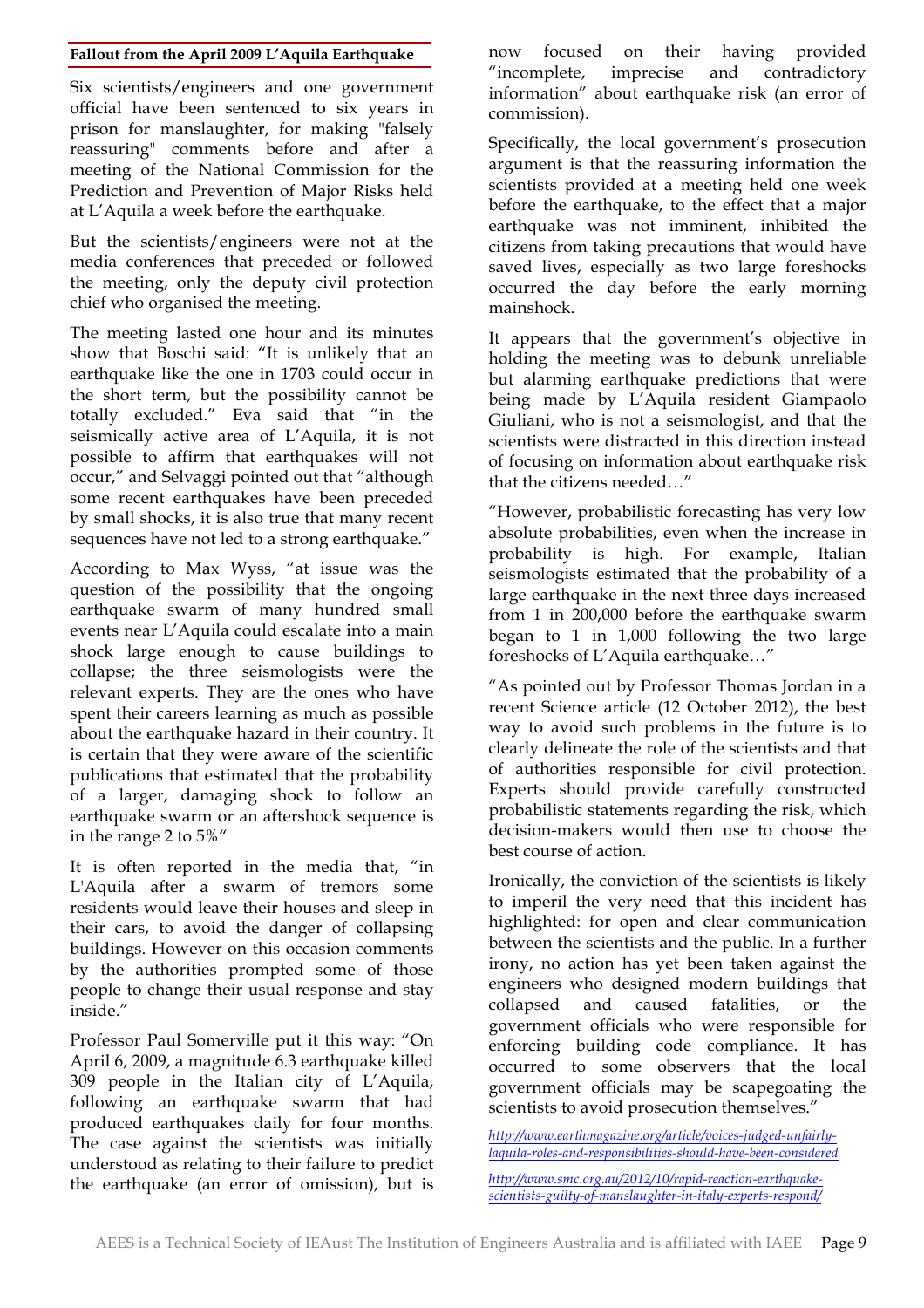#### **Haida Gwaii, Canada Magnitude 7.7**

#### *2012-10-28 03:04:09 UTC*

Canada's second largest historical earthquake, its magnitude 7.7, occurred in the Haida Gwaii region (formerly Queen Charlotte Islands) off Northwest Canada. According to *Earthquakes Canada*, it was felt across much of north-central British Colombia, including Haida Gwaii, Prince Rupert, Quesnel, and Houston. There were no reports of damage yet the *Earthquakes Canada* website indicates two reports of intensity MM7 on the island and MM6 everywhere on the island. These are so-called community internet intensities. The USGS however says the intensity was MM5 in the Masset-Queen Charlotte City area and MM4 at Fort Saint James, Kelowna, Kitimat, Prince Rupert and Revelstoke and that it was felt from Seattle, Washington to Juneau, Alaska and Calgary, Alberta (perhaps just in tall buildings?).

In the vicinity of Vancouver, about 600km away, the intensity varied from not felt to MM5 but most surrounding reports were only intensity MM2 to 3.

**Figure 1** Mainshock location and Community Intensities (key below from Earthquakes Canada). See discussion at:

#### *http://www.earthquakescanada.nrcan.gc.ca/dyfi/about-eng.php*

Numerous aftershocks of M3 to 5 occurred in the hours following the mainshock. The strongest aftershock so far, magnitude 6.3, was at 11:54 am PDT on Sunday Oct 28. The aftershock sequence is expected to continue for weeks with the number and severity of earthquakes decreasing over time.



A very small non-destructive tsunami was generated.

The USGS reports that the earthquake occurred as a result of oblique-thrust faulting

| <b>INTENSITY</b> |          | $II - II$ | I٧    | v          | ٧I     | ۷II         | VIII           | ш       |            |
|------------------|----------|-----------|-------|------------|--------|-------------|----------------|---------|------------|
| <b>SHAKNG</b>    | Not left | Weak      | Light | Moderate   | Strong | Very Strong | Severe         | Violent | Extreme.   |
| DAMAGE           | none     | none      | none  | Very light | Light  | Moderate    | Moderate Heavy | Heavy   | Very Heavy |

near the plate boundary between the Pacific and North America Plates where the Pacific Plate moves approximately north-northwest with respect to the North America Plate at approximately 50 mm/yr.

This earthquake was probably on the Queen Charlotte fault system offshore British Columbia, Canada. The rupture extended approximately 100-150 km along strike. Computed slip reached approximately 5m, in a patch to the south of the epicentre.

**Figure 2** Aftershocks to 4 November 2012 (from USGS). The red lines are the inferred plate boundaries.

This region of the Pacific/North America plate boundary has hosted 7 earthquakes of magnitude 6 or greater over the past 40 years – the largest of which was a M 6.6 earthquake in 2009, 80 km to the south east of the 2012 earthquake. In 1949, a M 8.1 earthquake occurred closer to the Pacific/North America plate boundary, approximately 100 km northwest of the October 28th earthquake, near the northern extent of Haida Gwaii region (formerly Queen Charlotte Islands).



The interesting outcome of this earthquake is the low intensities observed, just as in 1949, which may lead to a downward revision of earthquake hazard estimates for cities like Vancouver.